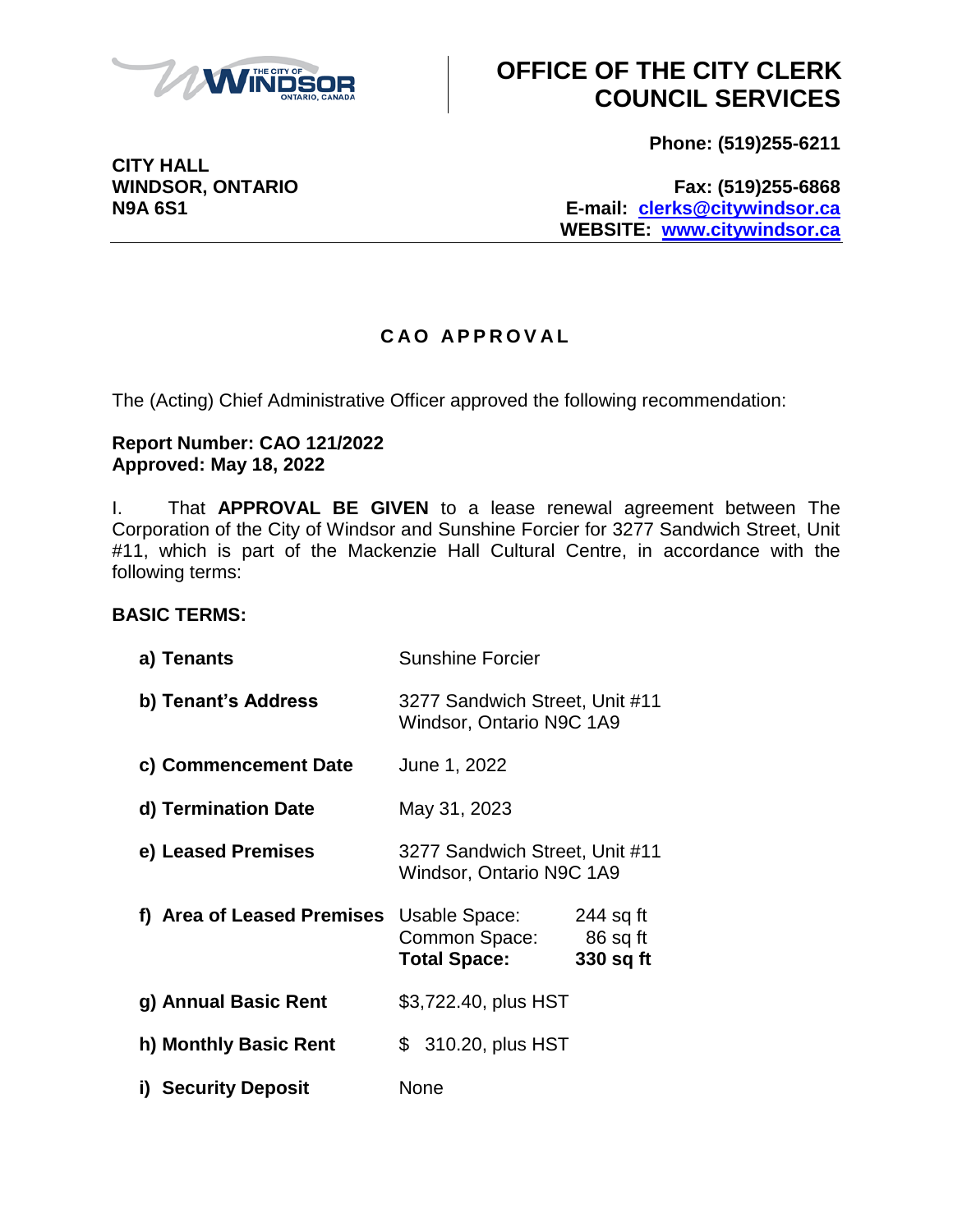

# **OFFICE OF THE CITY CLERK COUNCIL SERVICES**

**Phone: (519)255-6211**

**CITY HALL**

**WINDSOR, ONTARIO Fax: (519)255-6868 N9A 6S1 E-mail: [clerks@citywindsor.ca](mailto:clerks@citywindsor.ca) WEBSITE: [www.citywindsor.ca](http://www.citywindsor.ca/)**

| j) Land Taxes          | Included in gross rent                                                                                                                                                                                                                                                                                                                                                                                                 |
|------------------------|------------------------------------------------------------------------------------------------------------------------------------------------------------------------------------------------------------------------------------------------------------------------------------------------------------------------------------------------------------------------------------------------------------------------|
| k) Utilities           | Included in gross rent                                                                                                                                                                                                                                                                                                                                                                                                 |
| I) Permitted Use       | Office Space / Social Work                                                                                                                                                                                                                                                                                                                                                                                             |
| m)Insurance            | <b>General Liability Insurance</b><br>Minimum Limit \$5,000,000<br>Tenant's Legal Liability Insurance<br>Minimum Limit \$300,000<br>The Corporation of the City of Windsor to be listed as<br>an additional insured, include cross liability and 30<br>days' notice of cancellation                                                                                                                                    |
| n) Overholding Rental  | \$ 620.40, per month, plus HST                                                                                                                                                                                                                                                                                                                                                                                         |
| o) Renewal             | One option to renew for a further one (1) year term,<br>on the same terms and conditions contained herein,<br>save and except rent, provided that Tenant gives<br>written notice of her intent to exercise said renewal<br>option no later than thirty (30) days prior to the<br>expiration of the term. The term recommended<br>represents the renewal term                                                           |
| p) Guarantor           | None                                                                                                                                                                                                                                                                                                                                                                                                                   |
| q) Special Provisions: | Tenant shall comply with the most up-to-date<br>regulations<br>in<br>place under<br>the<br>Emergency<br>Management and Civil Protection Act, as amended<br>from time to time, regardless of the frequency of such<br>amendments. Tenant shall also comply with any<br>guidelines and best practices issued by the Province<br>of Ontario or any other governing body in relation to<br>limiting the spread of COVID-19 |
|                        | Tenant acknowledges and assumes responsibility for<br>complying with the Reopening Ontario (A Flexible                                                                                                                                                                                                                                                                                                                 |

*Response to COVID-19) Act, 2020*, S.O. 2020, c. 17, as may be amended from time to time, and all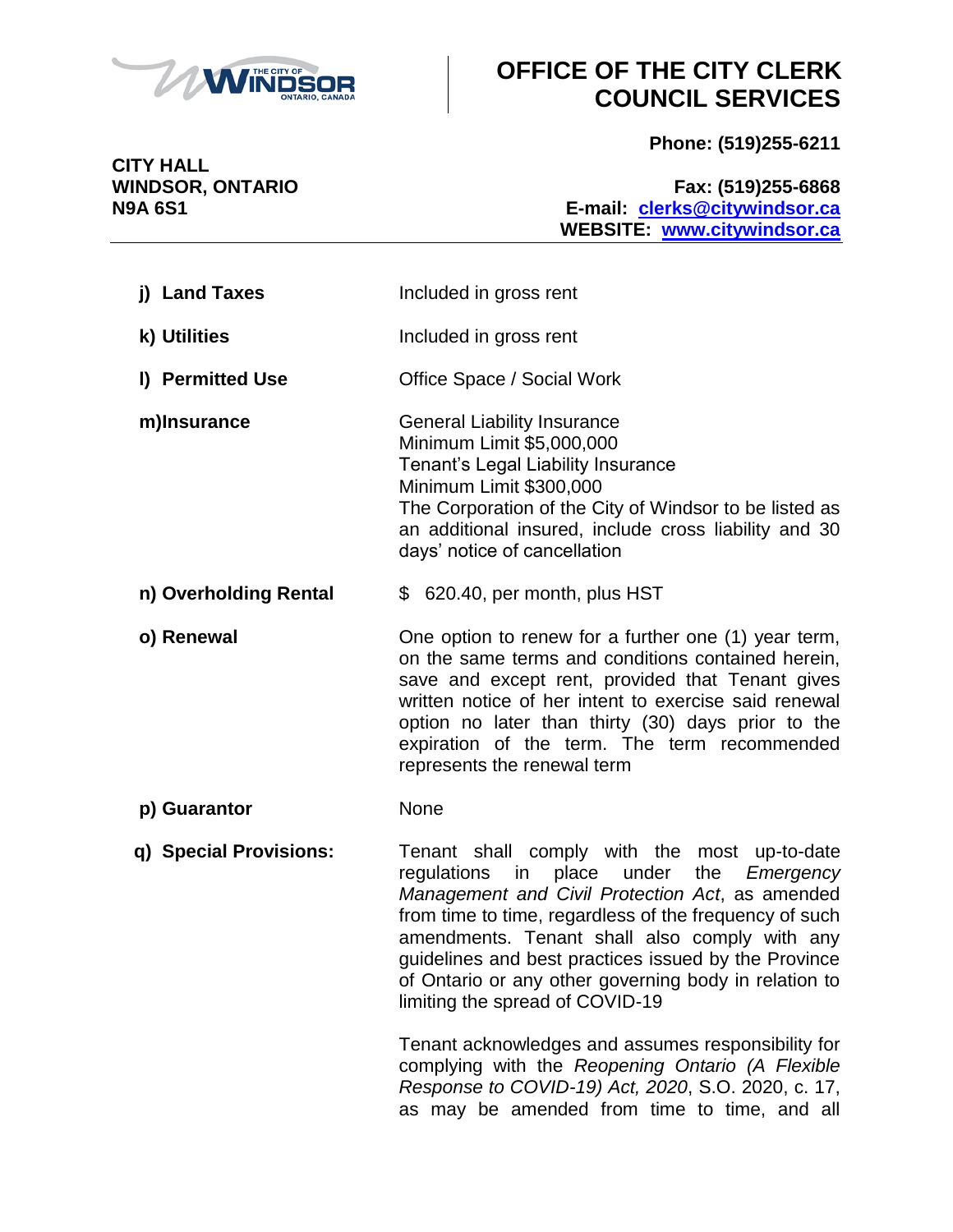

### **OFFICE OF THE CITY CLERK COUNCIL SERVICES**

**Phone: (519)255-6211**

**WINDSOR, ONTARIO Fax: (519)255-6868 N9A 6S1 E-mail: [clerks@citywindsor.ca](mailto:clerks@citywindsor.ca) WEBSITE: [www.citywindsor.ca](http://www.citywindsor.ca/)**

> regulations, rules, and orders issued thereunder, including, without limitation, any masking requirements, physical distancing requirements, capacity limits, and proof of vaccination requirements (the "**COVID Rules**"). Tenant further agrees to indemnify and hold harmless The Corporation of the City of Windsor from any and all liability, fines, loss, claims, demands, costs and expenses arising in any way from any failure to comply with the COVID Rules

> The parking lot located south of the Mackenzie Hall Cultural Centre is not owned by the City, nor does it form part of the Leased Premises or Mackenzie Hall lands. Tenant acknowledges that said parking lot may not be available for use by the patrons and tenants of Mackenzie Hall in the future

> In the event the parking options at Mackenzie Hall change and the Tenant wishes to terminate the lease prior to the Termination Date herein, the Tenant shall give the Landlord thirty (30) days' written notice of their intention to terminate the Lease

II. That the Chief Administrative Officer and City Clerk **BE AUTHORIZED** to sign a Lease Renewal Agreement, to be satisfactory in form to the City Solicitor, in content to the Lease Administrator and the Executive Director of Recreation & Culture and in financial content to the City Treasurer.

> Report Number: CAO 121/2022 Clerk's File: APM/14017

*Anna Ciacelli* Deputy City Clerk/Supervisor of Council Services May 19, 2022

Department Distribution Lease Administrator Manager of Real Estate Services

**CITY HALL**